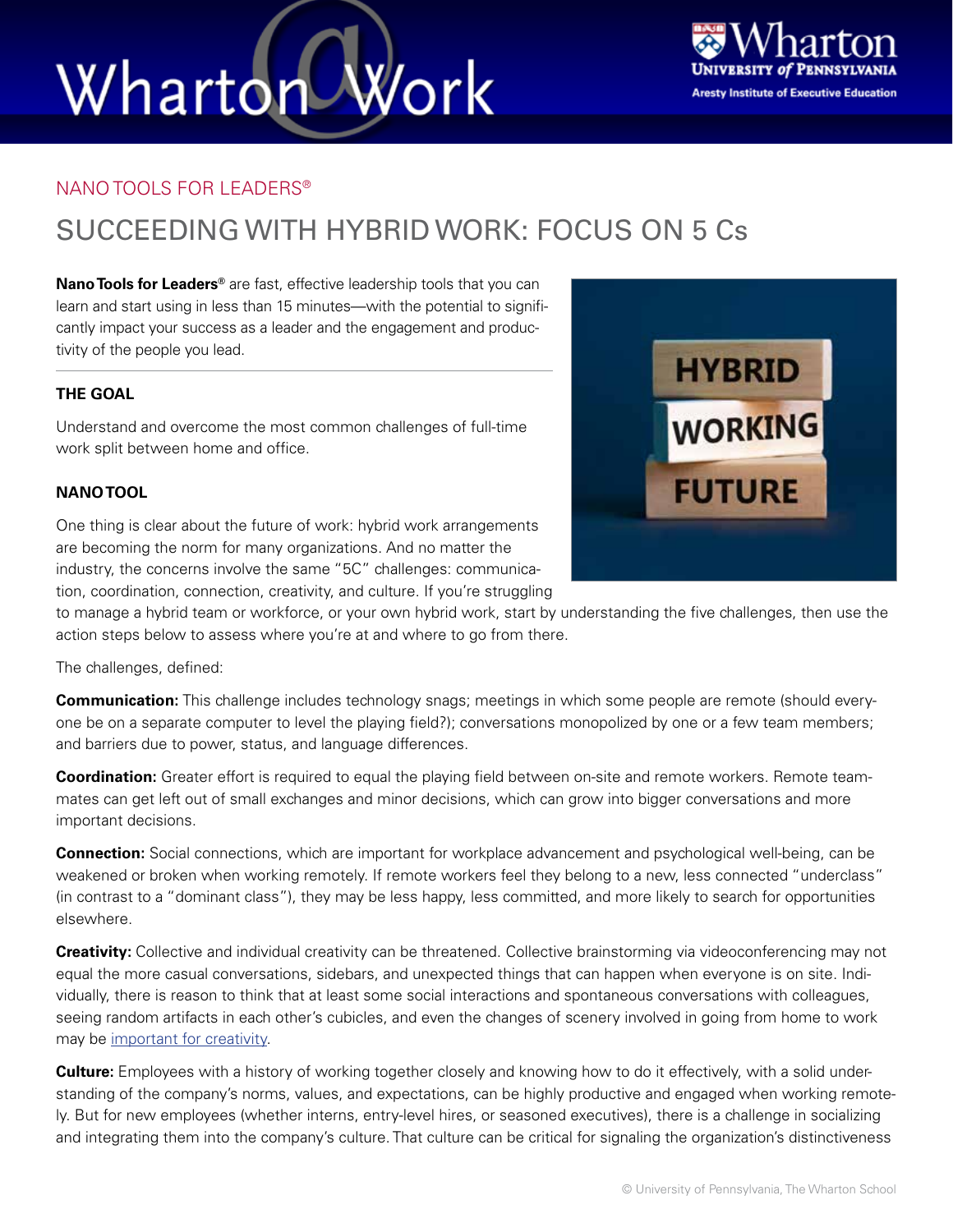### Wharton Work



to potential new recruits, especially in industries where firms compete heavily for talent, such as tech, consulting, or banking. If employees never or rarely come to the office or spend time together, how can a company's distinctive "feel" be maintained—and then, how can companies differentiate themselves from each other in the war for talent?

#### **ACTION STEPS**

Work on the following four steps on your own or with your team to uncover insights and a renewed sense of energy for making changes. Focusing on them with your team can create an even bigger impact: have each person give the team a grade for each C, then share the grades and discuss the reasons for assigning them. Your diagnoses may be very different—and offer insights you might not have gained otherwise. Brainstorm together about ways you could address the problems you've identified, and develop a plan for implementing them. Doing this together will result in better ideas and greater buy-in that will stand you in good stead as you move forward together.

- **1. Evaluate.** For each of the five Cs, rate yourself between 1 (highest) to 10 (lowest) on how you think your remote or hybrid workplace, unit, or team is doing. The goal is to use these ratings to summarize whether you think you're in good shape or have room for improvement on each C.
- **2. Analyze.** Identify the C you gave the lowest rating to. This is where you can benefit most from focusing your attention—it's your maximum leverage point for making high-impact changes. Then, analyze the underlying issues. Why is your rating weak here? For example, if you scored lowest on communication, are you observing some people speaking up too much while others aren't speaking up enough? If you scored lowest on creativity, is it collective creativity or individual creativity that seems to be suffering most? Then, move on to the C you gave the next-lowest grade and repeat until you've considered each C that didn't get a perfect score.
- **3. Plan.** Starting with the C you gave the lowest rating, consider what you can do to make improvements in this area. Aim to develop three action steps you can take to begin addressing the problems you've identified. For example, if your weakest C is coordination, you might come up with more efficient ways to ensure everyone is looped into all important decisions, or a new schedule for ensuring more regular, structured information-sharing sessions with remote team members. Identify potential barriers to the implementation of your action steps and ways to overcome them. Repeat for the other Cs.
- **4. Implement.** Set a clear schedule for implementing the changes you plan to make and a communication plan for them. Will they be rolled out over several weeks or months? And in what sequence? Who will need to be consulted and informed at each stage, and how should this be done? Establish key metrics for measuring the effectiveness of the changes—for example, by using surveys to track progress on culture or holding regular check-ins with junior employees to ask about their mentors and networks as part of improving connection. Finally, ensure that you set a timeframe for reviewing how well the changes you've been making are working, perhaps six months down the line and again another six months after that.

#### **HOW LEADERS USE IT**

One senior manager who analyzed his team using the 5Cs checklist told me he had a real "lightbulb moment" when he thought hard about connection and realized that the higher turnover he'd been seeing on his team wasn't just due to pandemic burnout or the prospect of higher pay elsewhere, but to the reality that team members' social connections to each other had frayed over the last two years, diminishing their sense of commitment to the team and belonging to the company.